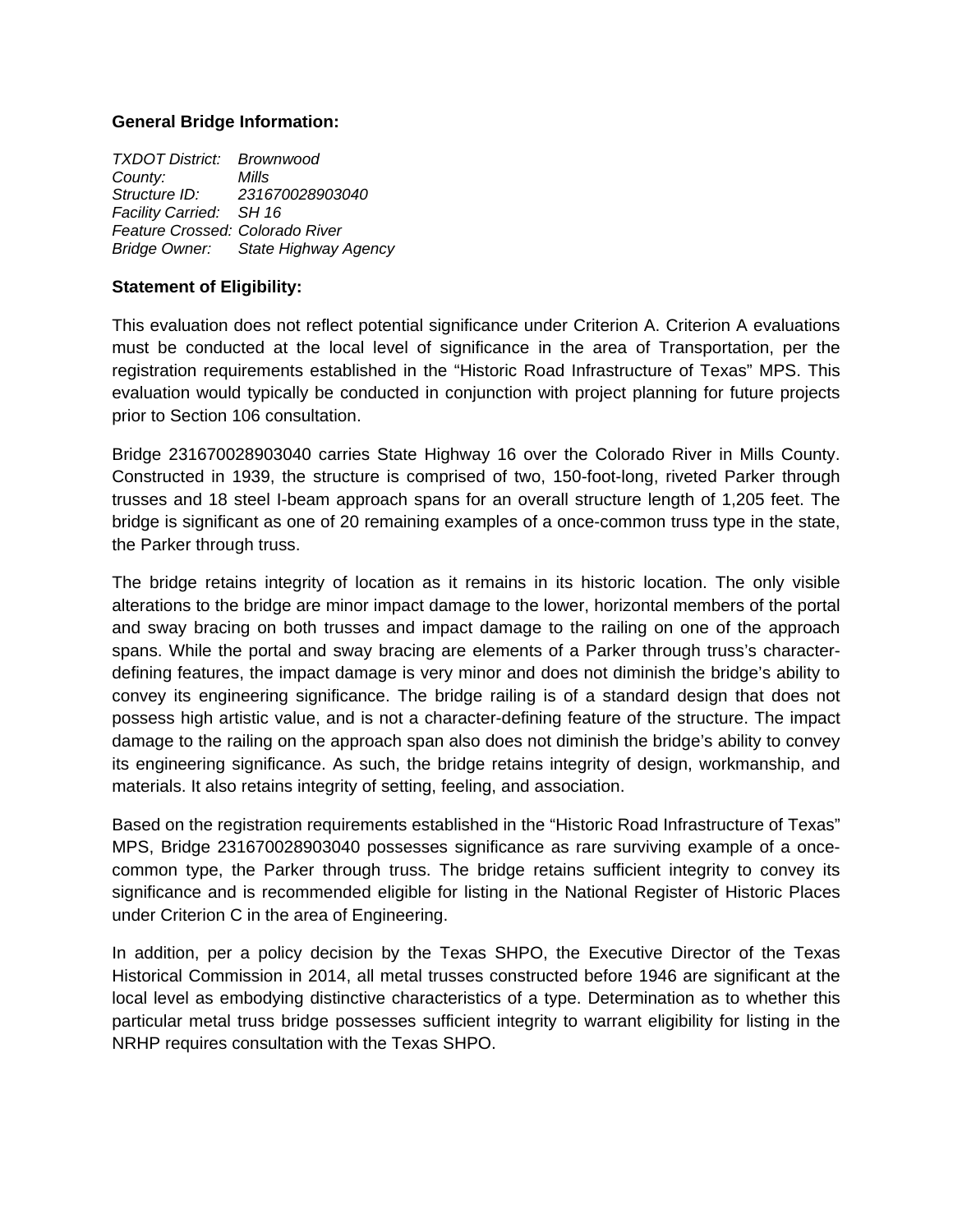# **Statewide Vehicular Truss Bridge Reevaluation**

#### **GENERAL BRIDGE INFORMATION**

| District:               | Brownwood             |
|-------------------------|-----------------------|
| County:                 | Mills                 |
| <b>Feature Crossed:</b> | <b>COLORADO RIVER</b> |
| <b>Bridge Owner:</b>    | State Highway Agency  |
| Latitude:               | 31.35382776           |

**Structure ID:** 231670028903040 **Facility Carried:** SH 16

Location: 0.00 MI N OF SAN SABA CL

**Longitude:** -98.67200452



**Photo 1: West elevation of structure comprised of two Parker through trusses, a rare survivor of a oncecommon truss type; view facing southeast**



**Photo 2: Detail of primary truss connection type at endpost and top chord of south truss span; view facing east**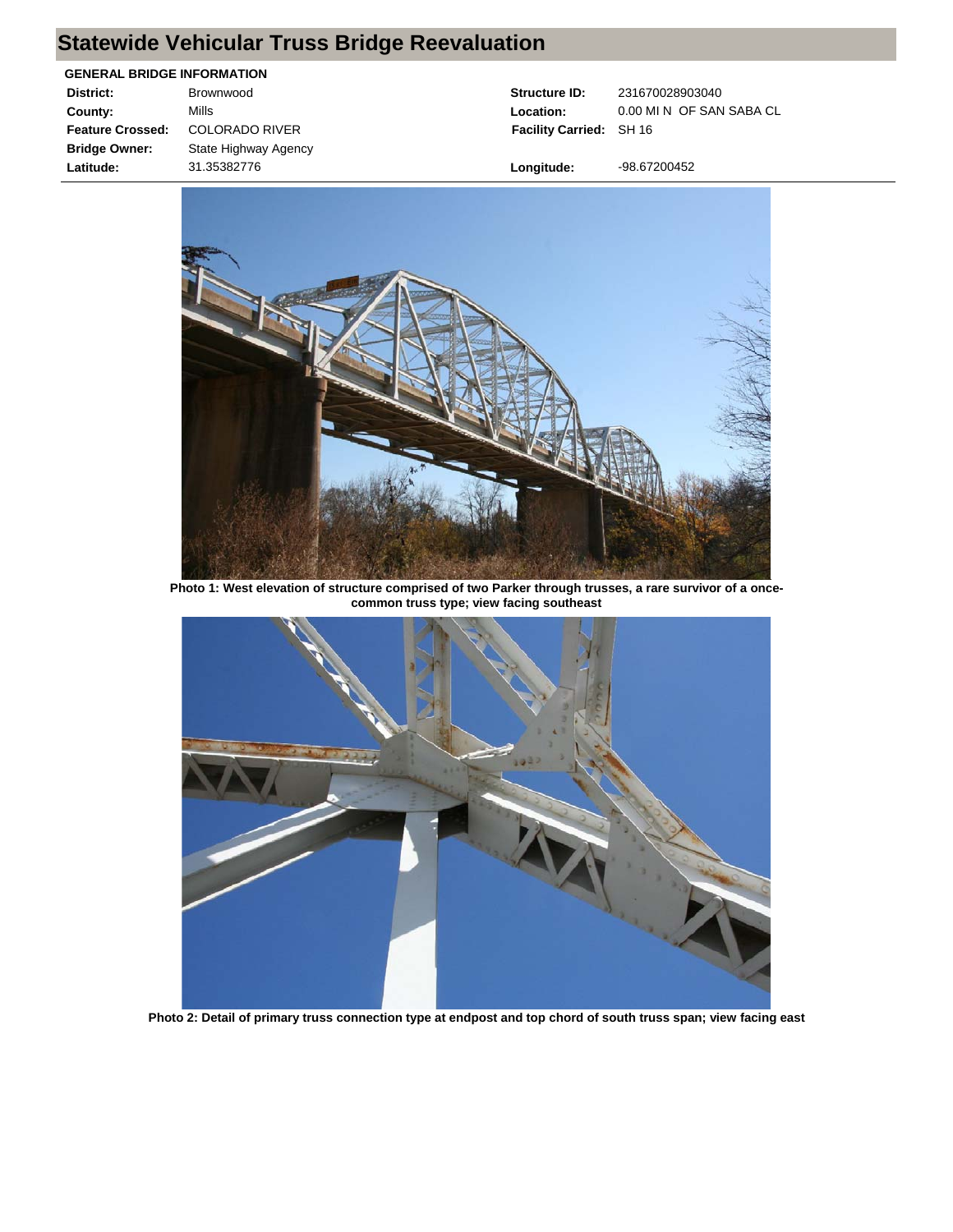# **Statewide Vehicular Truss Bridge Reevaluation**

#### **GENERAL BRIDGE INFORMATION**

| District:               | Brownwood             |
|-------------------------|-----------------------|
| County:                 | Mills                 |
| <b>Feature Crossed:</b> | <b>COLORADO RIVER</b> |
| <b>Bridge Owner:</b>    | State Highway Agency  |
| Latitude:               | 31.35382776           |
|                         |                       |

**Structure ID:** 231670028903040 **Facility Carried:** SH 16

Location: 0.00 MI N OF SAN SABA CL

**Longitude:** -98.67200452



**Photo 3: Overview of deck and approach; view facing north**



**Photo 4: Detail of impact damage on portal and sway bracing; view facing north**